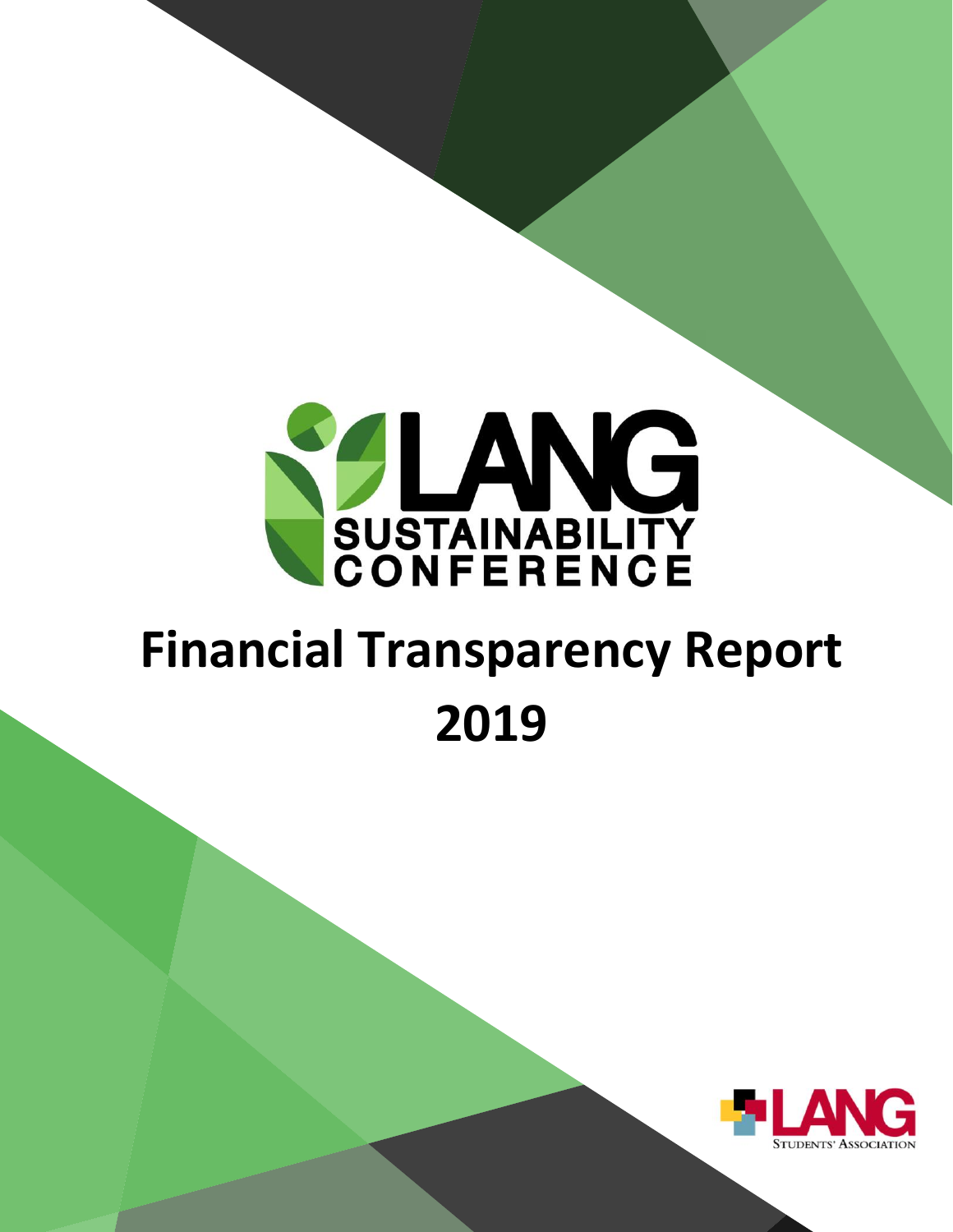### **Lang Sustainability Conference Financial Transparency Report**

Prepared by:

Xiaoting (Viki) Ma, LSC Finance Manager / LSA Finance Associate

Reviewed by:

Calvin Speedie, LSA Director of Finance

Shawn Johnson, LSA Finance Associate

#### **Introduction**

The Lang Sustainability Conference (LSC) is an intensive 3-day conference hosted by the Lang Students' Association at the University of Guelph. It connects students from across Canada and allows them to discover and explore solutions to the current social, environmental and economic challenges facing our world. The conference this year brought together 100 of Canada's brightest students to engage in workshops, discussion, and competition around the development of sustainable business models with sponsors, industry experts, and researchers. Together, our goal is to create an ethos of community engagement and ethical and responsible leadership in a complex and ever-changing world.

This report is meant to provide an overview of LSC finance, including the revenue, expenses, return on investment, and suggestions for future LSC.

X

Xiaoting (Viki) Ma

Finance Associate

Calvin Speedie

Director of Finance

Shawn Johnson

Finance Associate

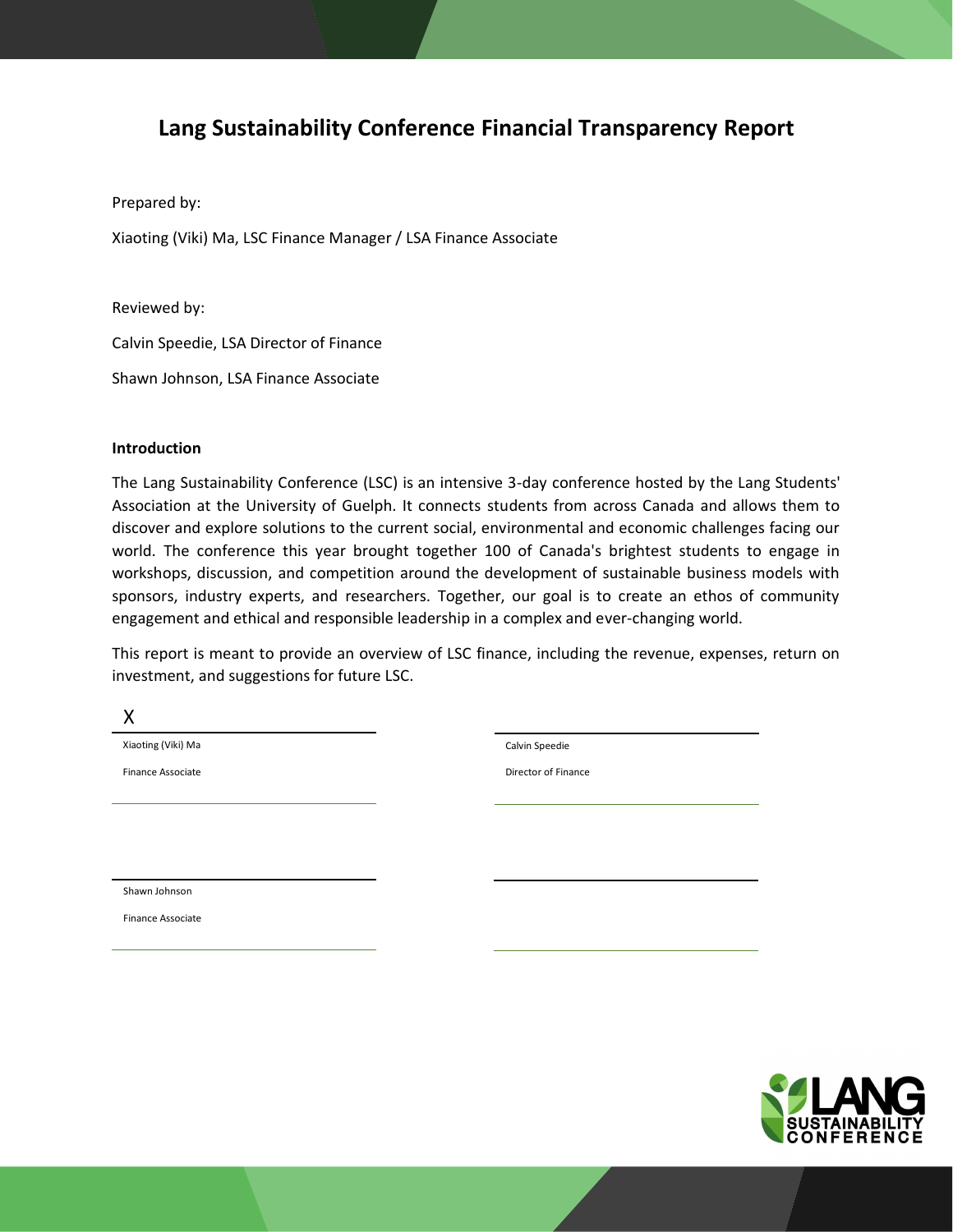## <span id="page-2-0"></span>**Table of Content**

**LSC Financial Transparency Report** 

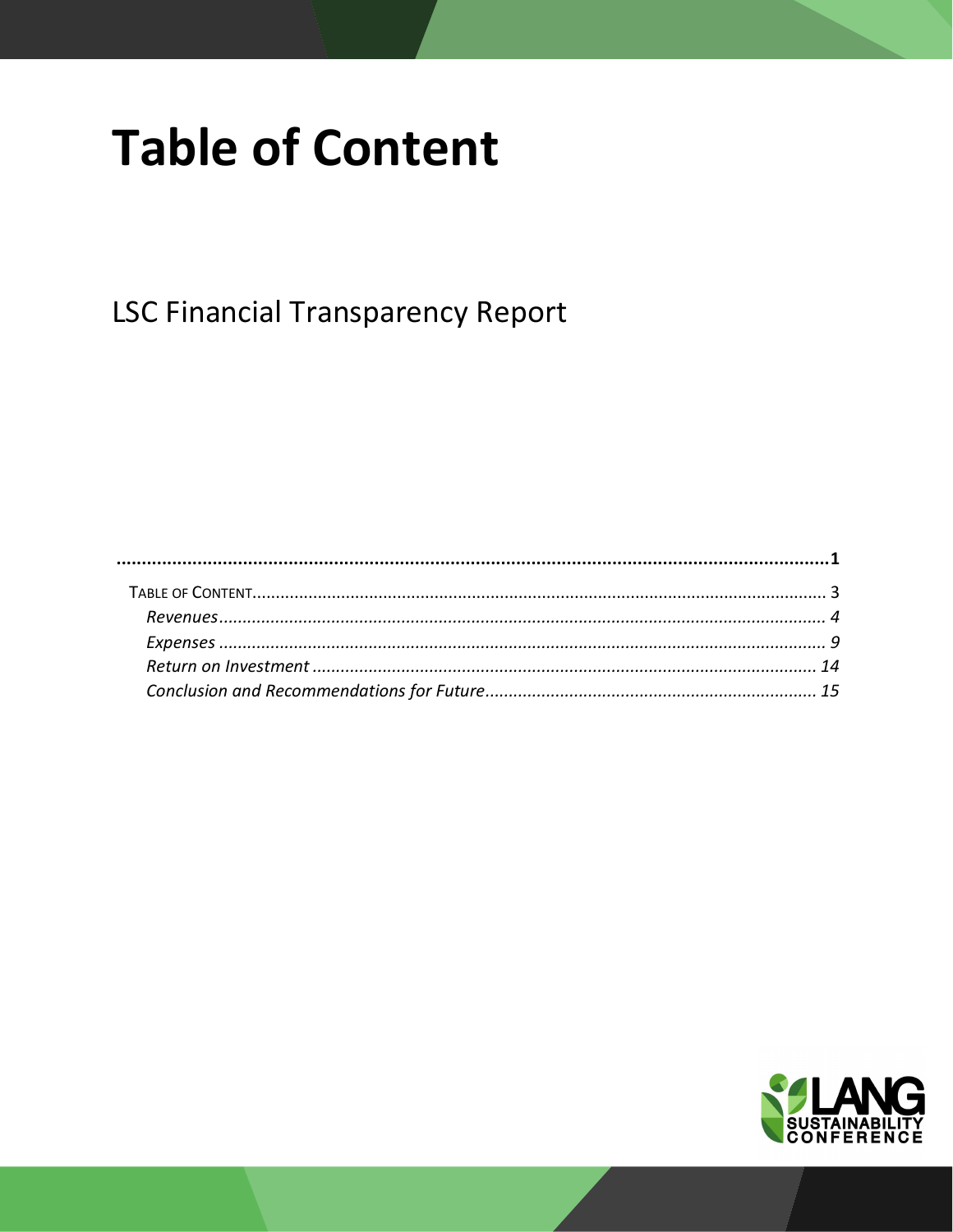### <span id="page-3-0"></span>**Revenues**

#### **Details of revenues**

The list below summarizes the actual revenue inflow of LSC 2019. The description of each type of income is also provided on the list.

• Delegation Income

Every student who would attend LSC needs to pay their delegate fee for their entrance to the conference. The amount of delegate fees varies with the type of students.

o External Delegate Fees

Students who are not from Lang School of Business, such as art students at the University of Guelph or students from other universities, are considered external delegates. The delegate fee is \$325 per student.

o Lang Graduate Delegate Fees

Graduate students from Lang School of Business are required to pay the full amount for delegation, which is \$325 per person.

o Lang Undergraduate Delegate Fees

Supported by PDR funding of Lang School of Business, undergraduate students from Lang School of Business only need to pay \$ 99 for their delegation. The rest of \$ 226 per student is automatically covered by the PDR funding.

- RBC Sponsorship
	- o RBC unrestricted contribution

Royal Bank of Canada (RBC) sponsored LSC with \$ 3,500 to support the preparation and organization of LSC.

o RBC restricted contribution

RBC also provided \$ 6,000 restrictedly dedicated to the prizes. The allocation is listed below:



| $1st$ place winning team | \$3,000 |
|--------------------------|---------|
| $2nd$ place              | \$2,000 |
| 3 <sup>rd</sup> place    | \$1,000 |

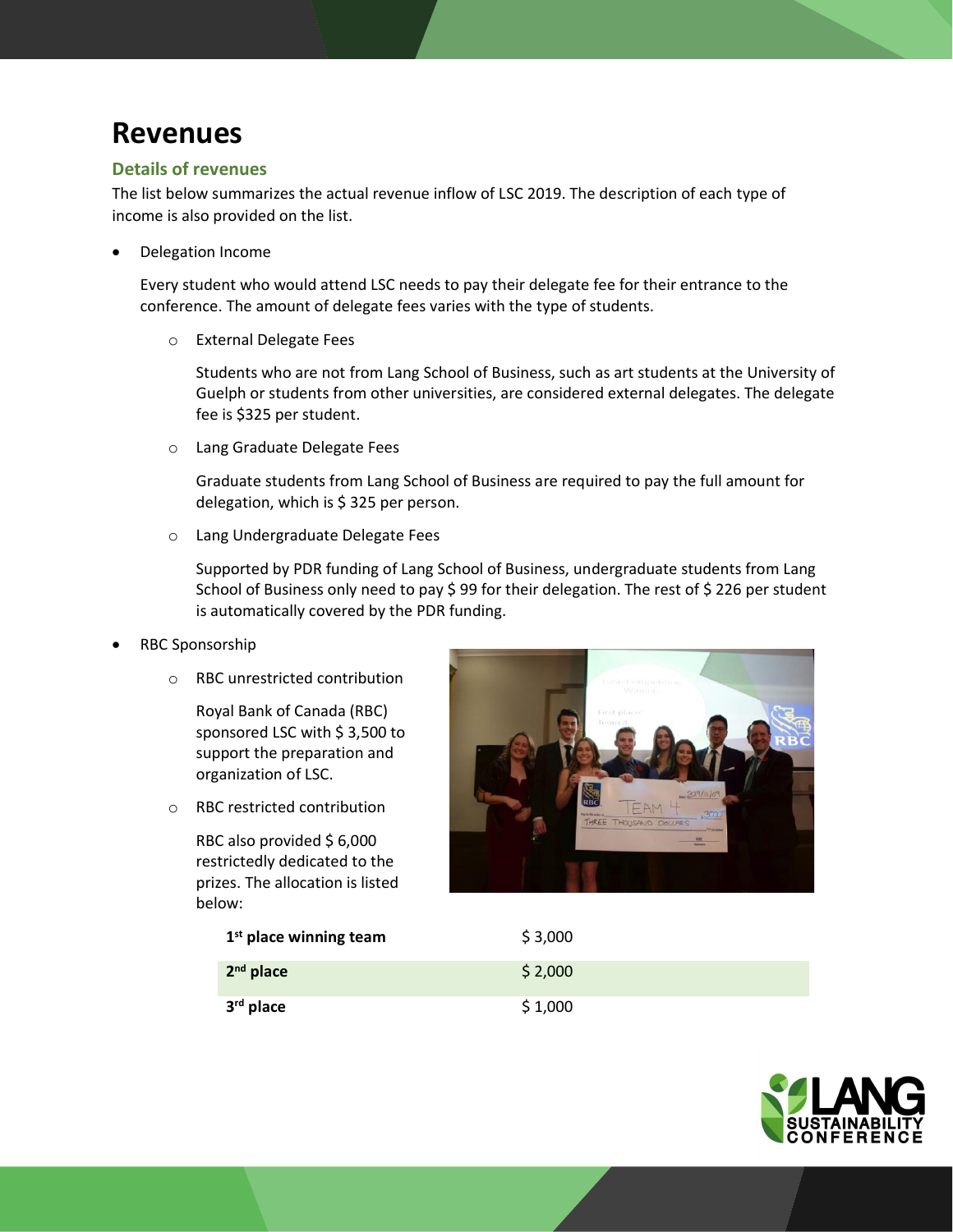• Rumina Sponsorship

Rumina sponsored LSC with \$ 5,000 to help LSC deliver a sustainable conference. This fund was allocated to multiple expense categories throughout the time.



• Bruce Power Sponsorship

Bruce Power sponsored \$ 1,500 for LSC with restricted conditions. According to the sponsorship agreement, the spend breakdown is shown below:



Innovation at work

|           | Component                              | <b>Justification</b>                                                                                                                                                                                                | <b>Total Cost</b> |
|-----------|----------------------------------------|---------------------------------------------------------------------------------------------------------------------------------------------------------------------------------------------------------------------|-------------------|
|           | <b>Carbon Offsets</b>                  | To reduce the carbon produced during LSC, we<br>would purchase the equivalent in carbon offset to<br>support the Niagara Escarpment Forest Carbon<br>project --- roughly 65 tonnes of GHG emissions<br>over 3 days. | \$500.00          |
|           | Sustainable<br><b>Product Sourcing</b> | To deliver the most sustainable experience<br>possible, we needed to ensure the venue is<br>equipped with the most sustainable products by<br>sourcing straws, glass bottles, and sustainable<br>food.              | \$1,000.00        |
|           | <b>Total</b>                           |                                                                                                                                                                                                                     | \$1,500.00        |
|           |                                        |                                                                                                                                                                                                                     |                   |
| $\bullet$ | Intact Sponsorship                     |                                                                                                                                                                                                                     |                   |
|           | LSC.                                   | Intact donated \$500 to LSC, mainly dedicated to the daily operation of                                                                                                                                             |                   |
|           | Green Standards Sponsorship            |                                                                                                                                                                                                                     |                   |

Green Standards donated \$ 500 to LSC, ensuring the sustainable

experience delivered to students who attended.

• Amplify Sponsorship

Amplify sponsored \$ 200 to LSC mainly for delivering sustainable image through media channels.



**GREEN STANDARDS** 

amplify.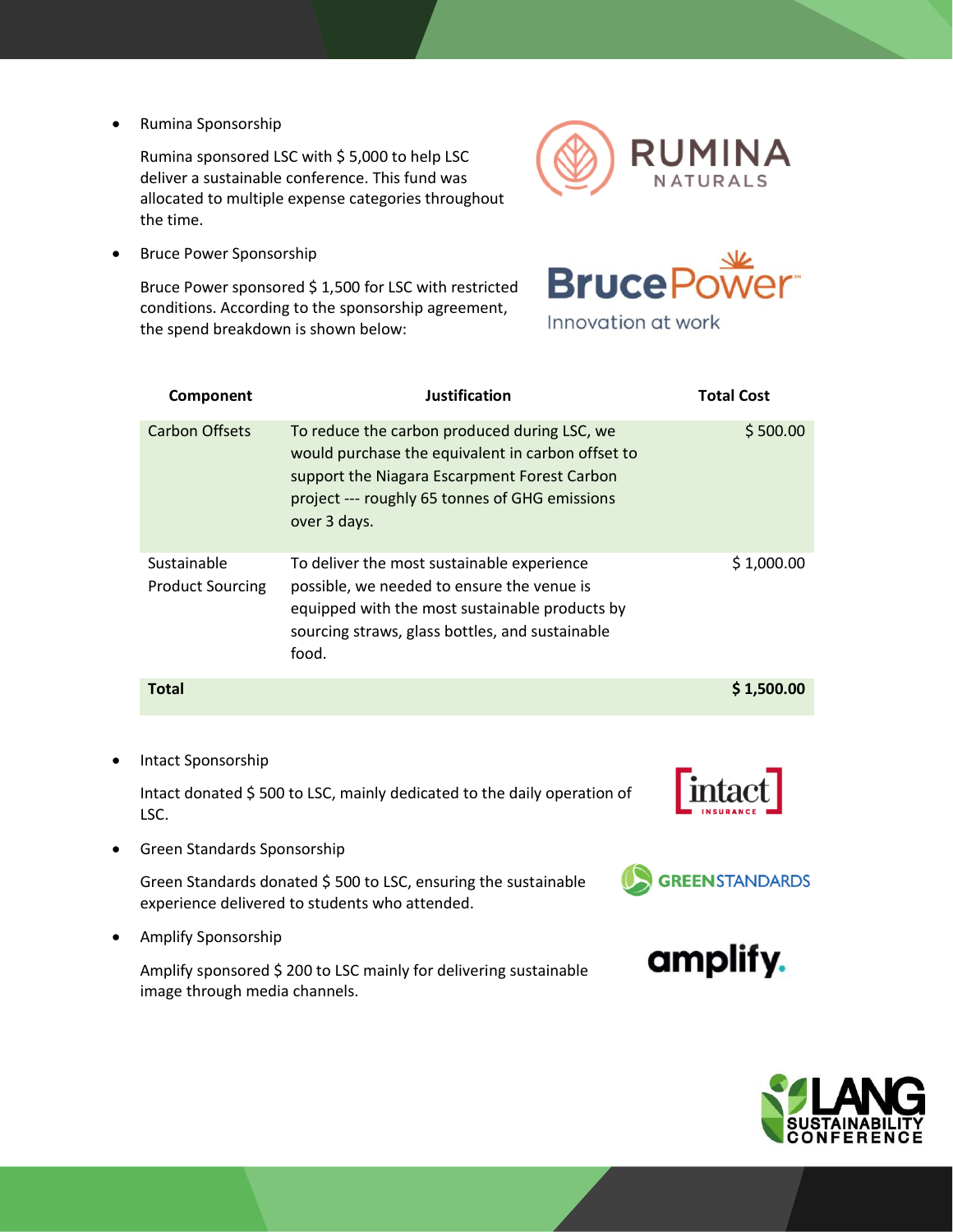- LSA Contribution
	- o LSA Sponsorship

LSA contributed \$19,800 to LSC to maximize the

students' experience at the conference. The fund was mainly allocated to the overall service provided by Delta.

o LSA PDR

LSA PDR is a restricted contribution that only allocated to Lang students who attended the conference, which was \$ 450 in total.

• Lang PDR Contribution

The Professional Development Reimbursement (PDR) is a fund provided by the University of Guelph to financially support students to pursue their professional development, such as attending case competitions and conferences. Lang School of

Business contributed \$ 13,500, covering 60 Lang undergraduate students to attend LSC.

• MEFSAL Sponsorship

Management Economics and Finance Students' Association at Lang (MEFSAL) donated \$ 3,000 to LSC for delivering a positive student experience.

• YES Sponsorship

Young Economists' Society Guelph (YES) sponsored \$1,000 for the general operation of LSC.

#### **Summary of revenues**

In total, LSC received \$68,300.00 from delegates, corporate sponsors, Lang School of Business, and other Affiliated Student Organizations (ASO) in 2019. It provided strong financial support and brought in immeasurable intangible benefit to sustain LSC, expanding LSC's influence in the local community and among students across Ontario.





**GORDON S** 



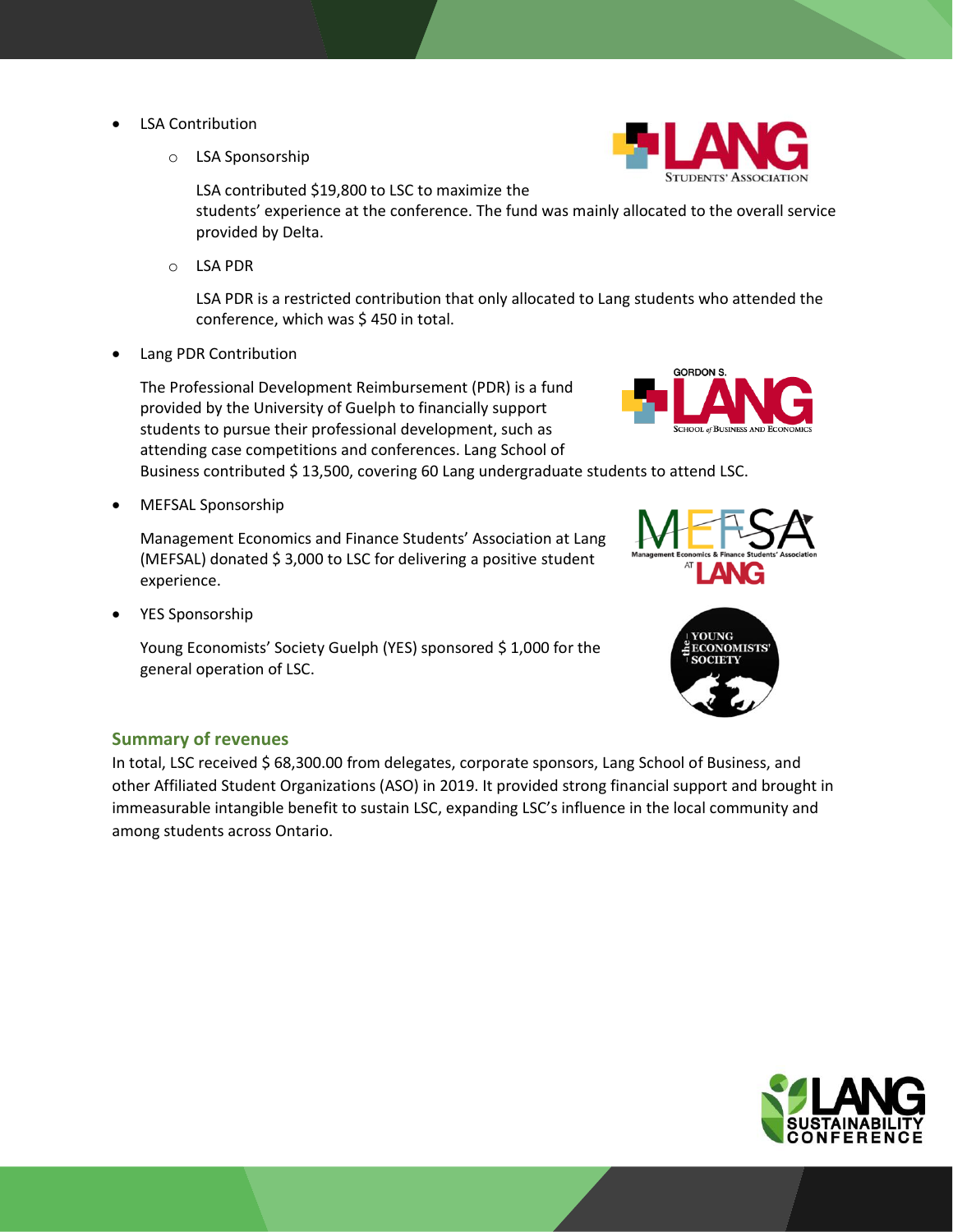

#### **Disclosure of obstacles for revenue collection**

From the financial perspective, multiple difficulties incurred from the beginning to the end of the running of LSC. The main difficulties have been listed below.

- 1. Application of delegates
	- o Lang Students

Lang students here specifically refers to undergraduate students at Lang School of Business and Economics. Although roughly \$10,000 PDR had been previously dedicated to supporting Lang students, since students still needed to pay the full amount (\$ 325) at the front and then wait for the refund, not a lot of students were willing to purchase the ticket. To encourage students' engagement, LSC contingently reached out to Dean's Office and request an immediate Lang PDR support. As a result, Lang students could directly purchase their tickets with a discount (\$ 99.99) and Lang PDR paid the rest \$ 225 for each student. It effectively helped LSC to convert its selected students into official delegates and eased the finance condition of LSC.

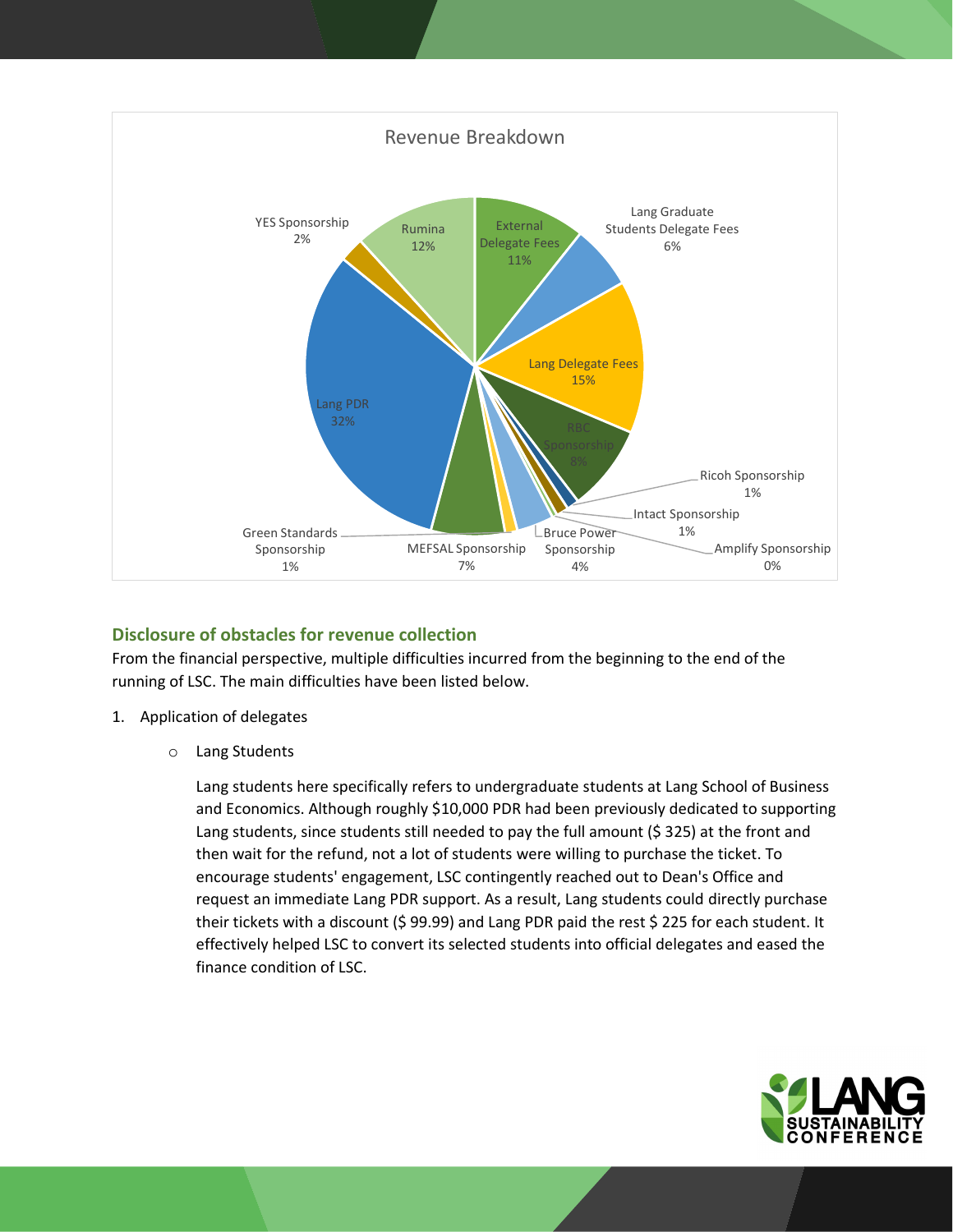#### o Non-Lang Students

The "Non-Lang Students" here includes Guelph students from non-business major, all Guelph graduate students, and all students from other universities. Because LSC did not launch the Campus Ambassador program successfully and Non-Lang students often needed to deal with many other obstacles, such as difficulty with applying PDR from their own school, concerns with transportation, school schedule, and so on. It was even harder for LSC to obtain this kind of delegates. Some students applied but ended up not paying for the ticket.

#### 2. Sponsorship

o External sponsorship

LSC reached to many organizations and some of them became sponsors of LSC, providing all kinds of support. The whole LSC team was working on contacting companies and organizations that they know. The in-kind contribution got confirmed quickly, including gift bags from the City of Guelph, delegates gift from Bumble, and souvenirs from LSA. However, the collection of monetary contribution was much harder. LSC was being held on the waiting line for a long time and a large sum of contribution did not arrive until the end of the delegation registration deadline. Some contribution even did not come until LSC was ended.

o Internal sponsorship

Internal sponsorship from LSA and other ASOs helped LSC ease its finance condition significantly, especially when the external monetary contribution was not received.

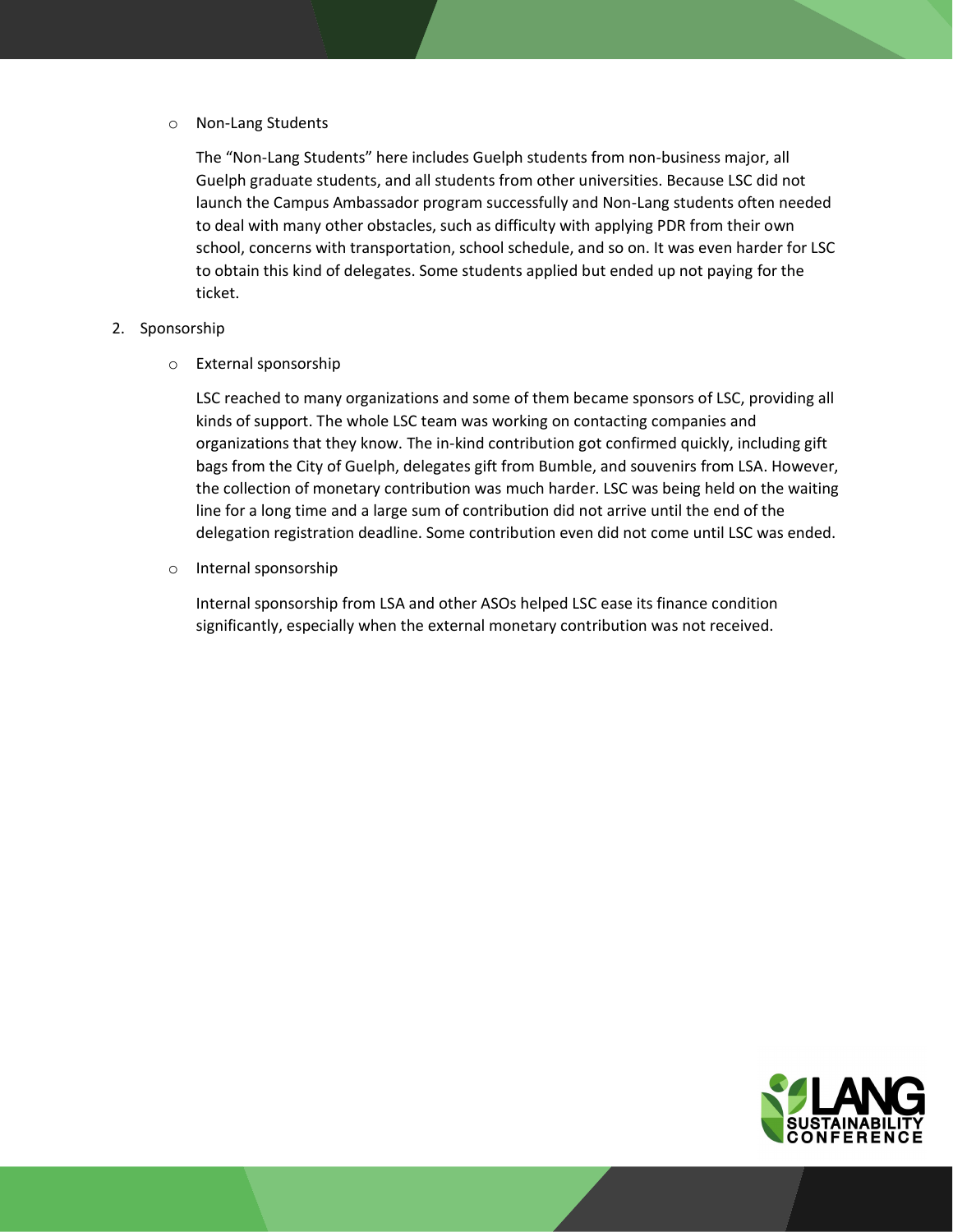## <span id="page-8-0"></span>**Expenses**

#### **Details of expenses:**

The list below summarizes the actual expense outflows of LSC 2019. The description of each type is also provided in the list.

• Delta: Hotel Rooms

Based on the purpose of maintaining the consistency of students' experience and providing necessary accommodations to external delegates, LSC team chose Delta as one of the main venues for the conference and booked 25 rooms at Delta for 3 nights. Each room costs \$ 169 before tax.

• Delta: Food, Beverages, and **Technology** 

> Apart from booking hotel rooms for accommodation, LSC also booked Delta's conference center for holding most of LSC events, such as opening remarks, keynote speeches, workshops, and food for most of the days all day. The expense includes meal expenses, corkage fee\*, microphones and projectors rented from Delta, and event rooms.





#### *Special note for Delta - Attrition*

In the initial contract, LSC team agreed to enter an attrition with Delta Hotel with a promised minimum spending of \$ 30,000 on meals and beverages. Based on the achievement of this minimum spending, Delta would provide complementary function room rental to LSC. However, if LSC cannot achieve the \$ 30,000 minimum spending on meals and beverages, LSC would be obligated to pay 75% of the difference.

The number of actual participants was less than estimation. Since LSC did not intend to order more than enough food, LSC could not achieve the minimum spending amount, which led to amount LSC eventually paid.

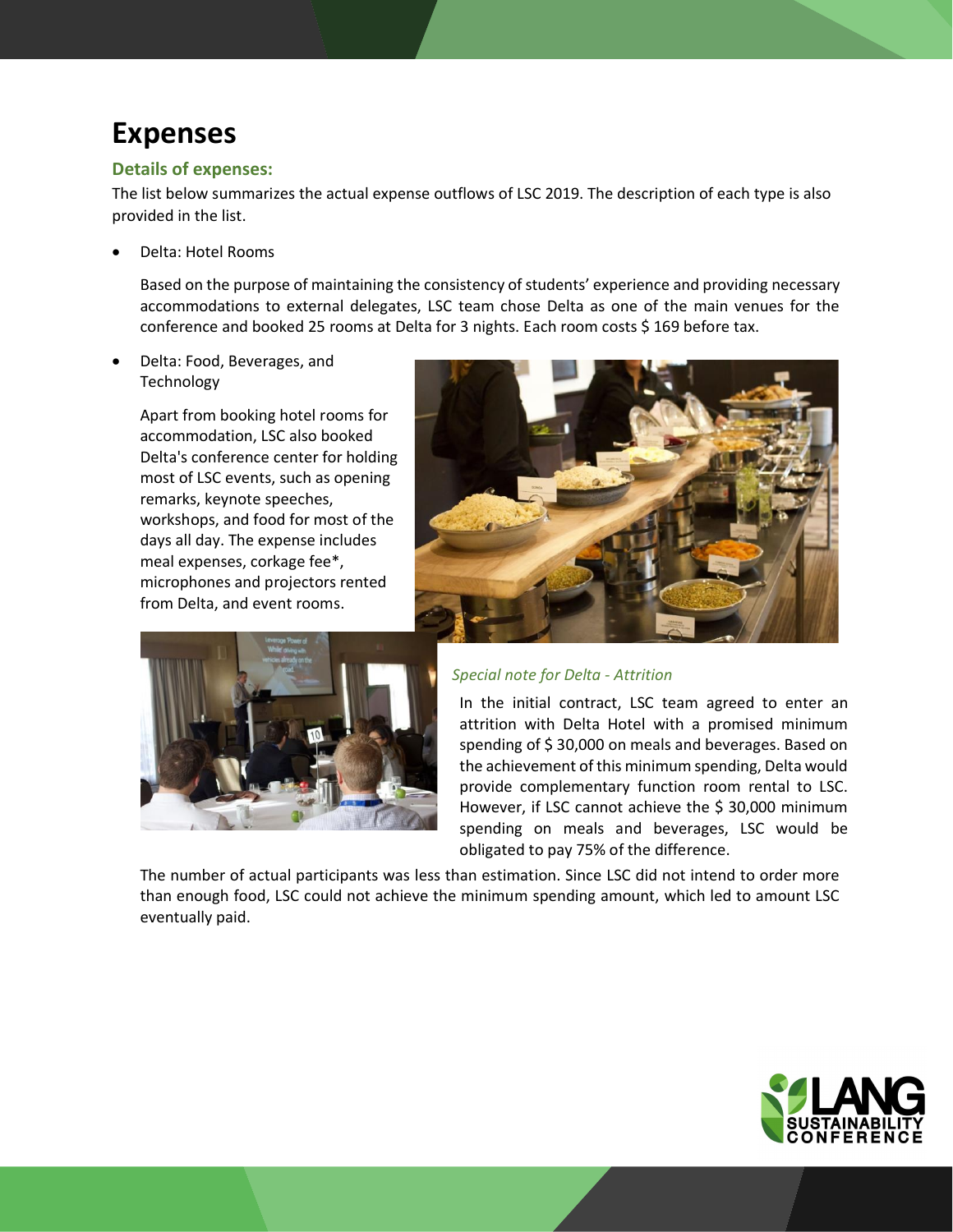• Hanlon

Hanlon was chosen as a venue for LSC Green Globes Gala where closing remarks and social events were held. The total expense at Hanlon consists of the facility charge and meal expenses.

• Wine

Wine provided for all dinners was purchased from Harwood Wine Estate, a local supplier located in Ontario. LSC purchased 34 bottles of red wine and 35 bottles of white wine with a 10%



discount. Since not all of the wine was consumed during the conference, LSC sold the rest of the bottles to the LSA events team.

• Lunch provided by the University of Guelph

The lunch on the second day of LSC was provided by the hospitality service at the University of Guelph since the case competition was held on campus. In total, it cost \$ 1,094.79 before tax.

**Transportation** 



To maximize delegates' experience and ensure sustainability, LSC booked buses for transportation, sending delegates to downtown Guelph for social and back to Delta hotel.

**Prizes** 

To recognize delegates' achievement, LSC provided prizes for the top three teams, sponsored by RBC. The breakdown is shown below:

| $1st$ place winning team | \$3,000 |
|--------------------------|---------|
| $2nd$ place              | \$2,000 |
| $3rd$ place              | \$1,000 |

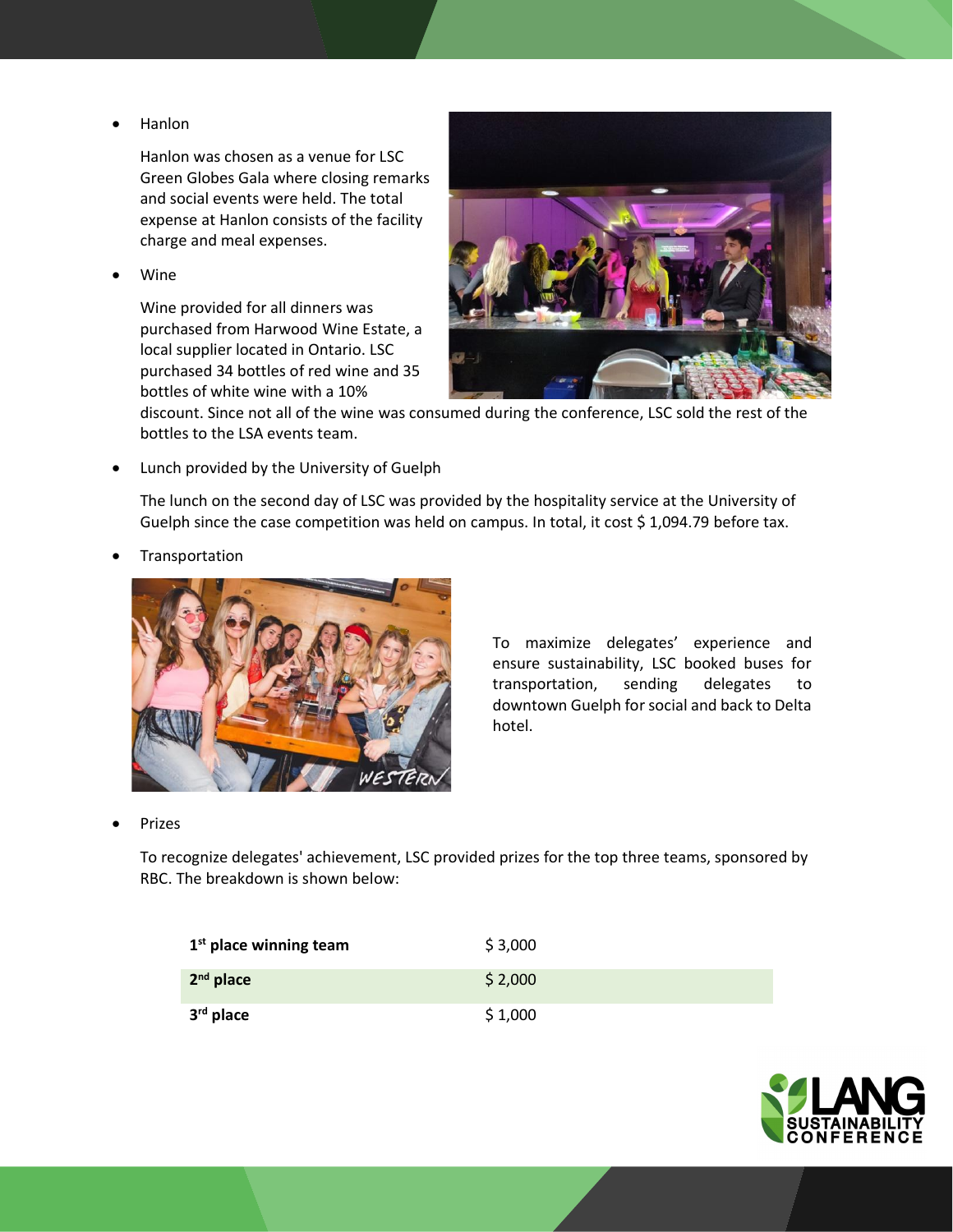• Marketing expenses

Marketing expenses include name tags, gift cards, and banners ordered by the LSC Marketing team for promoting the LSC conference.

• Events expenses

Event expenses include decorations, candies, balloons, and DJ expenses incurred by the LSC Events team to deliver a better conference experience.

Other expense

This category of expense is from Lang School Dean's Office since LSC purchased 15 Lang branded mugs and 15 packs of coffee from the Dean's Office.

#### **Summary of expenses**

In total, the overall cost of the conference is \$ 65,832.48. About 75% of the expense was from Delta, including hotel rooms, meals, and all other expenses. Given the limited budget and delegates' feedback, the rest 25% spending on other venues, marketing, and event-planning fully delivered its impact.



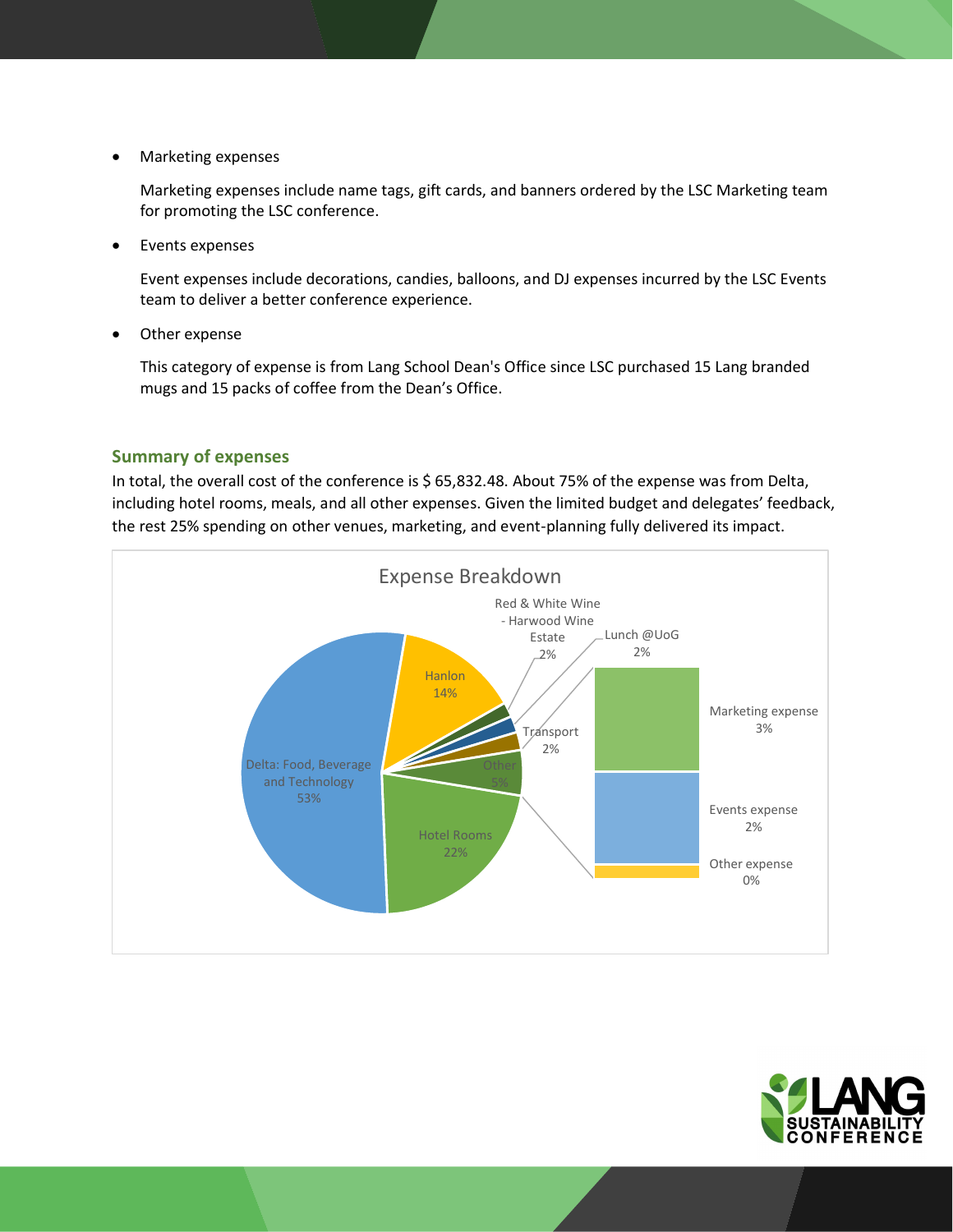#### **Delegates' expense breakdown**

To give a more direct explanation in terms of how delegates are paying for their attendance, we can refer to the pie chart below which is the expense breakdown of LSC 2019.

| <b>Items</b>                           | <b>Full Price</b> | <b>Discounted Price</b> |
|----------------------------------------|-------------------|-------------------------|
| Delta: Hotel Rooms                     | \$<br>70.71       | \$21.75                 |
| Delta: Food, Beverage and Technology   | \$<br>173.44      | \$53.36                 |
| Hanlon                                 | \$<br>45.69       | \$14.06                 |
| Red & White Wine - Harwood Wine Estate | \$<br>5.48        | \$<br>1.69              |
| Lunch @UoG                             | \$<br>6.11        | \$<br>1.88              |
| Transport                              | \$<br>6.69        | \$<br>2.06              |
| Marketing expense                      | \$<br>8.37        | \$<br>2.57              |
| Events expense                         | \$<br>7.38        | \$<br>2.27              |
| Other expense                          | \$<br>1.13        | \$<br>0.35              |
| <b>Total</b>                           | \$<br>325.00      | 99.99                   |

#### *Highlights:*

*For delegates who paid at full price:*

- *\$ 70 for a 3-night-stay at a 4-star hotel*
- *\$ 5.48 for unlimited wine for all 3 nights*
- *\$ 6.69 for transportation to downtown Guelph and Hanlon every day*

#### *For delegates who purchased with a discount:*

- *\$ 21 for 3-night-stay at a 4-star hotel*
- *\$ 1.69 for unlimited wine for all 3 nights*
- *\$ 2.06 for transportation to downtown Guelph and Hanlon every day*

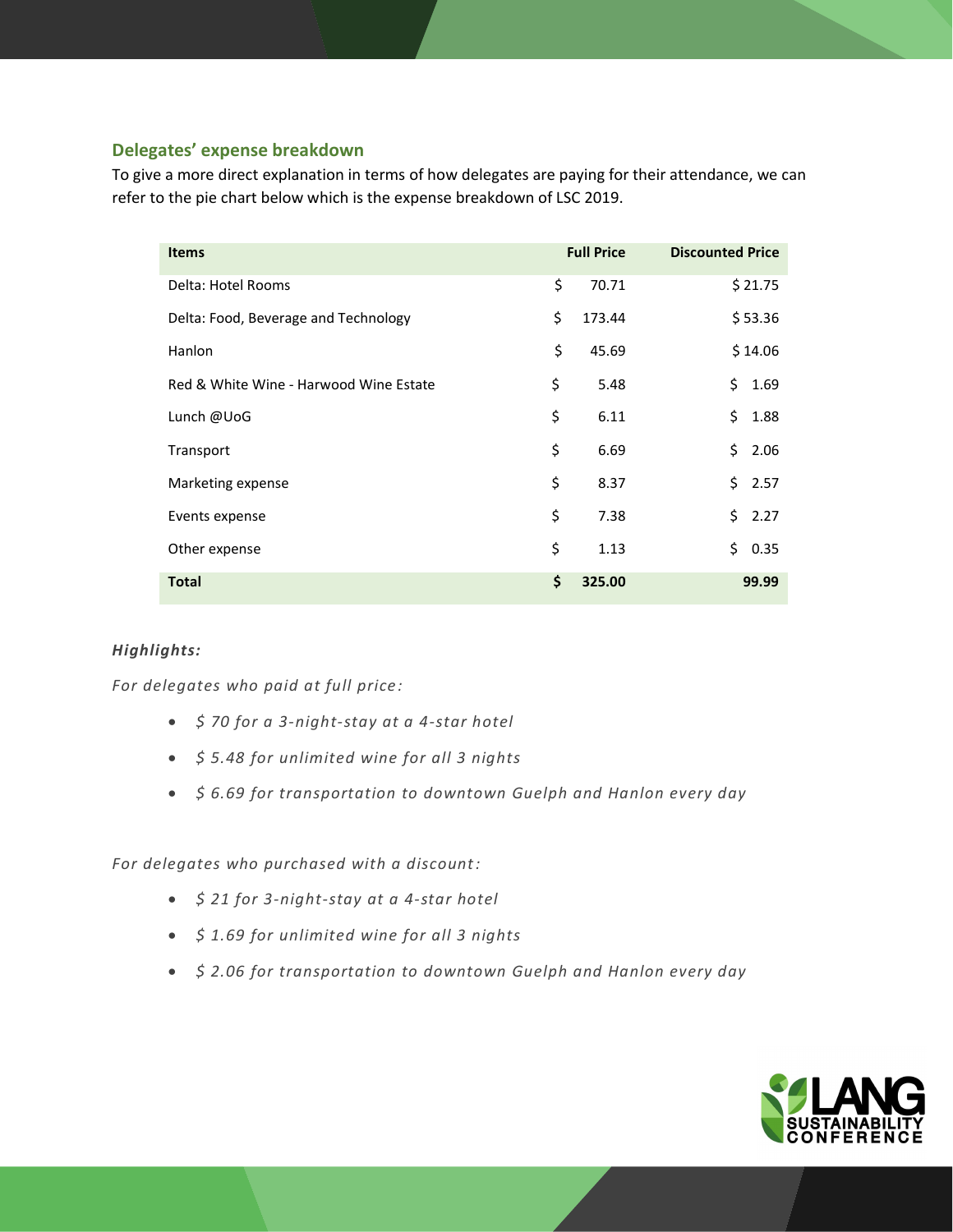#### **Cost-saving initiatives**

Throughout the planning and running of LSC 2019, the LSC team took multiple cost-saving initiatives to drive down the cost while still maintaining the quality of students' experience.

1. Events: Sustainable decorations



Most of the decorations that the LSC team chose were aligned with the sustainable purpose. Decorations such as glass vases and jars were purchased through Amazon and can be continuously used for future events. Other decorations were obtained even without either extra monetary cost or environmental cost. The wood slices placed in the dinner table were borrowed from the University while trees on Johnson Green were cut down; the little stones, branches, and other botanical pieces were picked by LSC events team members in person. Therefore, the spending on events was kept at a fairly low level and does not involve significant environmental costs.

2. Wine from Harwood Wine Estate

Instead of ordering wine provided by Delta, the LSC team chose to purchase wine from our local supplier directly. It decreased the wine cost by about 50% and helped to sustain local produce.

3. Delegate bags

Delegate bags and gifts inside were provided LSC sponsors. It not only eased the financial pressure on LSC but also showcased Guelph's local culture and provide more exposure to LSC sponsors.

4. Marketing: Online strategy

Out of the sustainable purpose, the LSC marketing team chose marketing tools and products that either can be used for a long time or only has minimal impact on the environment. Except for the necessary marketing work such as printing name tags and banners, most of the marketing work was

completed online. Instead of the traditional marketing approach such as poster printing and so on, the LSC marketing team tried to fully utilize its online resources to expand its impact among students. This marketing strategy successfully avoided unnecessary costs and reduced LSC's impact on the environment.

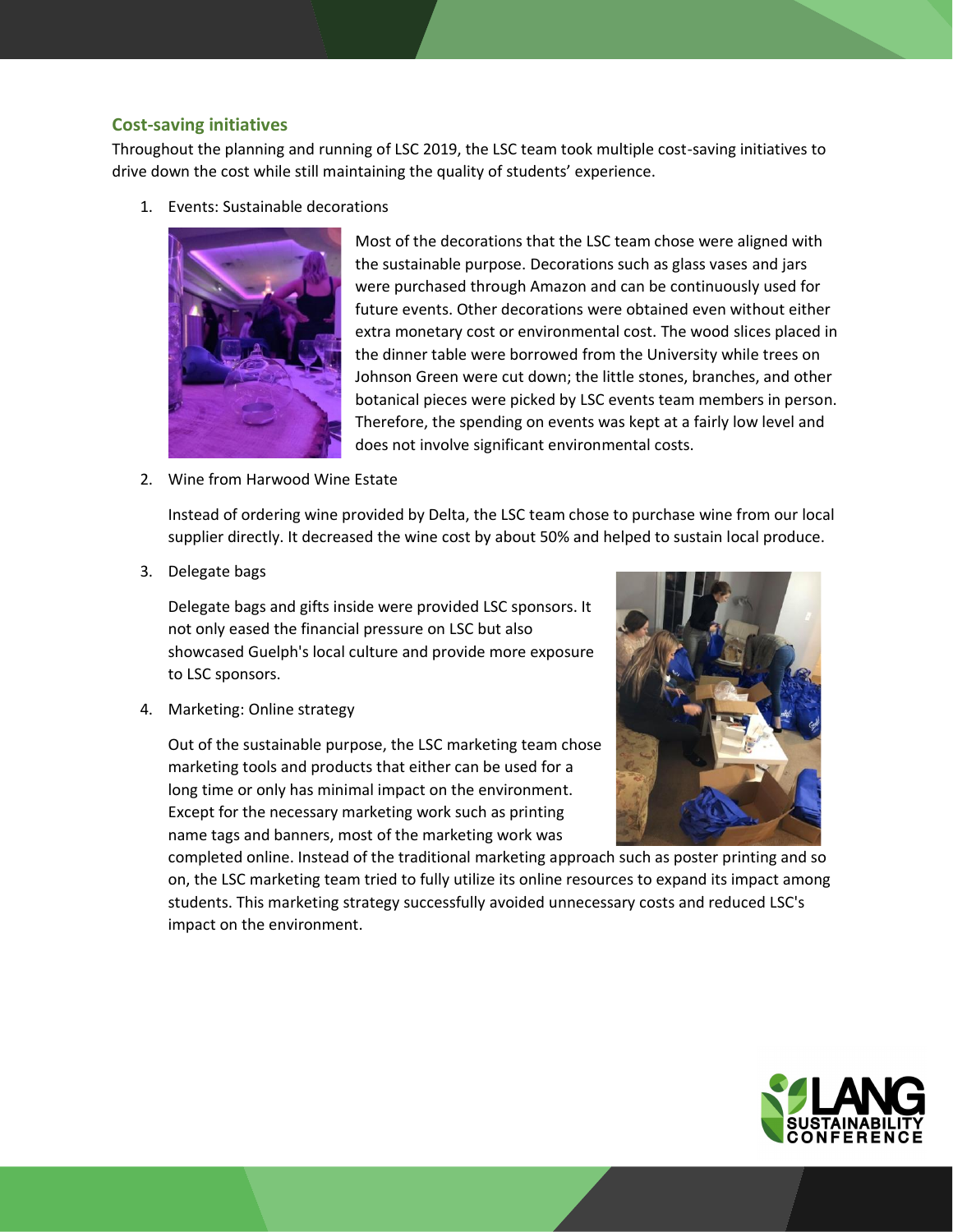## <span id="page-13-0"></span>**Return on Investment**

#### **Short-term**

- $\bullet$  \$ 3,000 exponentially influenced the  $\overline{4}$  top students (1<sup>st</sup> winning team)
- \$ 3,000 directly influenced **8** outstanding students (2<sup>nd</sup> & 3<sup>rd</sup> teams)
- \$ 11,700 from external sponsors directly & indirectly influenced diversified **100** students:
	- o **5** different universities across Ontario
		- University of Guelph
		- University of Waterloo
		- **Universty of Windsor**
		- **Univeristy of Ottawa**
		- University of Western Ontario
		- McMaster University
	- o **5+** different majors

#### **Long-term**

- More than **60%** of LSC delegates are from 1st 3rd year
- More than **50%** of LSC delegates are looking forward to graduating in **2023+**
- The effect of \$62,800 spending can last for at least 3 years (upon delegates' graduation). It would benefit students, Guelph campus, and sponsors, such as:
	- o Broadened understanding of different industries
	- o Increased awareness of sustainability
	- o Better preparation for future career planning
		- Obtained skills of networking
		- An enhanced experience of teamwork
		- Gained knowledge of RBC Early Talent Acquisition program